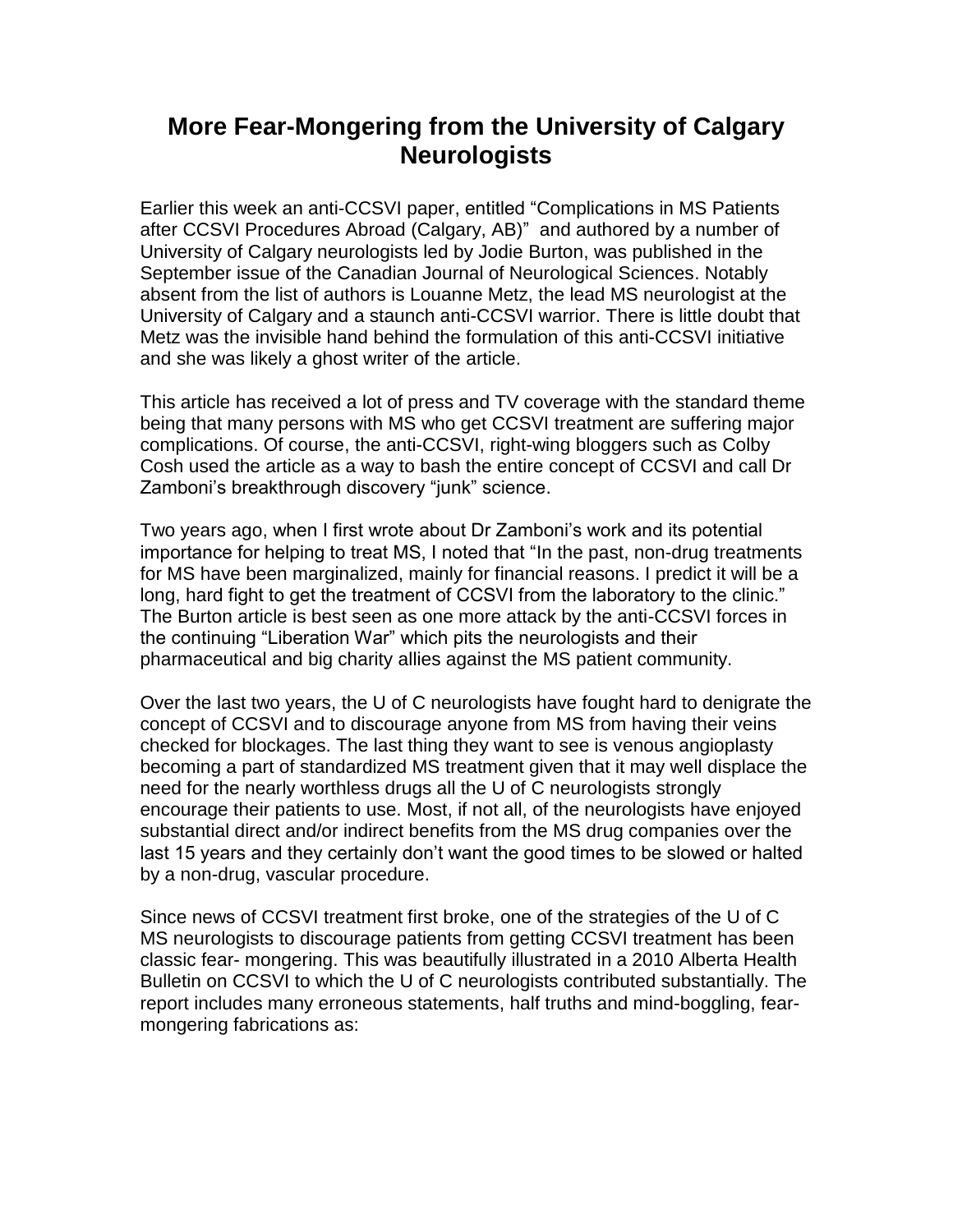"**Neurologists are not convinced that there are truly blockages in the veins of people with MS, unless the vein is frankly clotted. This latter condition is only seen in some MS patients after they have angioplasty."**

"**it is hard to imagine how venous angioplasty can possibly do anything but risk injury to a vein."**

"**there are** *no* **situations where venous angioplasty is an accepted and satisfactory treatment."**

## **"we can be confident that many people will sustain completely occluded veins from the procedure"**

It is clear that the Burton article is simply the latest and greatest, fear-mongering contribution from the CCSVI-hating, U of Calgary neurologists. In their article, they report the complications suffered by five Calgary patients following venous angioplasty in clinics in various parts of the world (e.g. India, Poland, Mexico). These complications include venous thrombosis, a possible migrated stent, possible nerve damage, and an abdominal hematoma. No one is arguing that such complications are not serious, but the BIG question that remains is what percentage of persons having venous angioplasty and stenting suffer such complications. The fact that authors have absolutely no clue if such complications occur very rarely or very often makes this contribution TOTALLY WORTHLESS as far as science goes.

I am sure if a vascular doctor published five, anecdotal reports of MS patients having substantial improvement following venous angioplasty, the U of Calgary neurologists and the entire neurological community would strongly protest that such anecdotal reports mean nothing. They would undoubtedly lambaste the journal for publishing such junk science. I would tend to agree with such an assessment and reaction and I hope Burton and colleagues can understand why their five, cherry-picked, anecdotal reports of complications following venous angioplasty are nothing more than fear-mongering, junk science.

I would also point out that it would be easy to produce five anecdotal accounts of serious complications following any medical procedure or drug use. Somehow I don't think we will see Burton and friends publishing a paper on five serious complications resulting from the use of one of the semi-toxic MS drugs which do little, if anything, to slow long term progression. I might add it would be very easy to find five cases of serious complications following MS drug use.

If the Burton article is not science, then what is it? Basically it is nothing more than a cheap trick to get widespread exposure of completely predicable and expected, rare complications following venous angioplasty. One important question is who were the U of Calgary neurologists trying to scare with such a cheap trick? There is no doubt that the article would not cast any fear into the